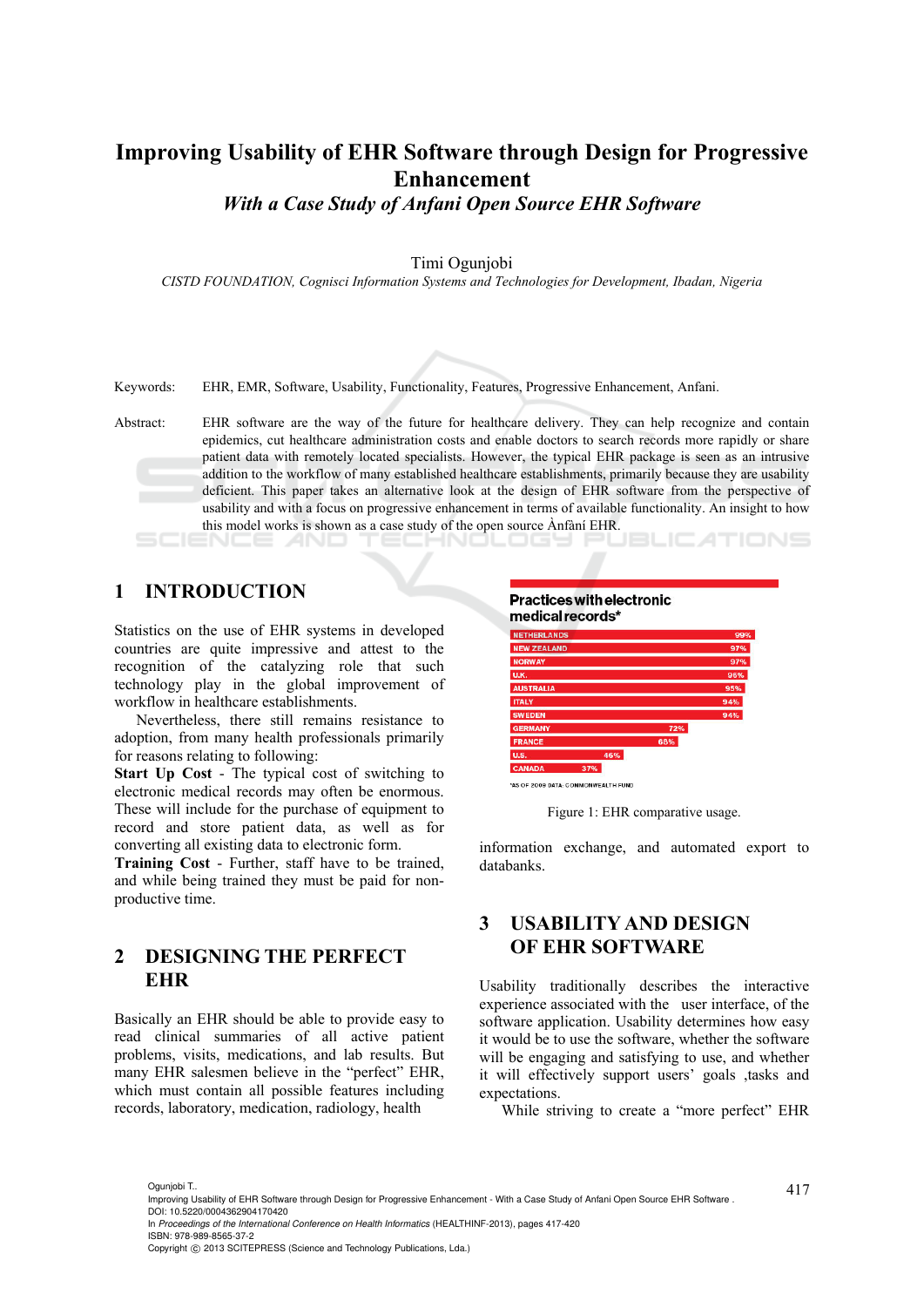than the competitor, many vendors eventually create "*bloatware*" , containing a multitude of features, and technological capabilities which seek to amaze, and probably do very little else . Many contain superfluous features that do not support the goals and tasks of the typical user, but which they must nevertheless pay for and spend money to learn. Above all they require users to adapt their attitudes and behavior in order to get synchronized with the new system. Thereby, rather than support its intended users' existing beliefs, attitudes, and behaviors as they relate to the tasks that the system is being designed to support very many HER software tend to be distractive..

#### **3.1 Defining Usability**

The typical parameters which may be used to define software usability and especially as it concerns EMR/EHR are explained in the document, *Defining and Testing EMR Usability: Principles and Proposed Methods of EMR Usability Evaluation and Rating;* which was created by HIMSS EHR Usability Task Force. These parameters include:

- *Simplicity* which is defined as lack of visual clutter and concise information as well as inclusion of only functionality that is needed to effectively accomplish tasks.
- *Naturalness* refers to how automatically "familiar" and easy to use the application feels to the user.
- *Consistency*  how does the application's structure, interactions and behaviors match a user's experience with other software applications. ?
- *Minimizing Cognitive Load* which could negatively impact patient safety as a result of an extra addition to the multiple demands for the attention of the typical clinician
- *Efficient Interactions* by minimizing the number of steps it takes to complete tasks.
- *Effective Information Presentation* in a user friendly and not overtly technical manner.

#### **Usability and Ease of Learning**

Software usability reveals in improved ease of learning or learnability. The use of consistence concepts, behaviors, layout, and such features all effectively lower the learning curve of software. The ease of learning can be evaluated in terms of the time it takes the user to reach a specified level of proficiency and in terms of the time it takes a user who has never seen the system interface to successfully accomplish basic tasks. Consistence is here also described as a similarity with previous data storage and retrieval methods and workflows

### **4 DESIGNING EHR FOR PROGRESSIVE ENHANCEMENT**

Most EHR design typically tend to be focused on functionality. A user-centered design (UCD) on the other hand engages a design process from the perspective of how the software will be understood and used by a human user. The result of employing UCD to EHR design is a product that offers a more efficient, satisfying, and user-friendly experience for the user. Our model of the perfect EHR lacks usability because it contains too many bundled features employ a system that initially makes the bare essentials available in an easy-to-use form and then enables optional addition of more functionality if the need arises. This design philosophy of "progressive enhancement" is a current best-practice trend in creating multi-user software, and which originally relates to web technologies. It basically describes the art of "separating document structure and contents from presentation, and behavior. This principle could also find use in the development of software intended for use by several classes of professionals each with a different need.

The principle, applied to the design of EHR will suggest that:

- Basic functionalities (patients' record form) should be accessible to all users
- Enhanced behavior (e.g. prescription, accounting, charts) should be provided by addon modules.

## **5 CASE STUDY: ÀNFÀNÍ EHR**

Ànfàní EHR was from the onset designed with the major tenets of usability in mind. Simplicity and naturalness were highly desired features. It was initially created as a research tool for consultants at the University of Ibadan Teaching Hospital (Nigeria) and later released as free and open source software. The initial objective of the Ànfàní EHR project was to make free and easy-to-use EHR software available to health establishments in developing countries Ànfàní is a Yoruba word which means "*beneficence*".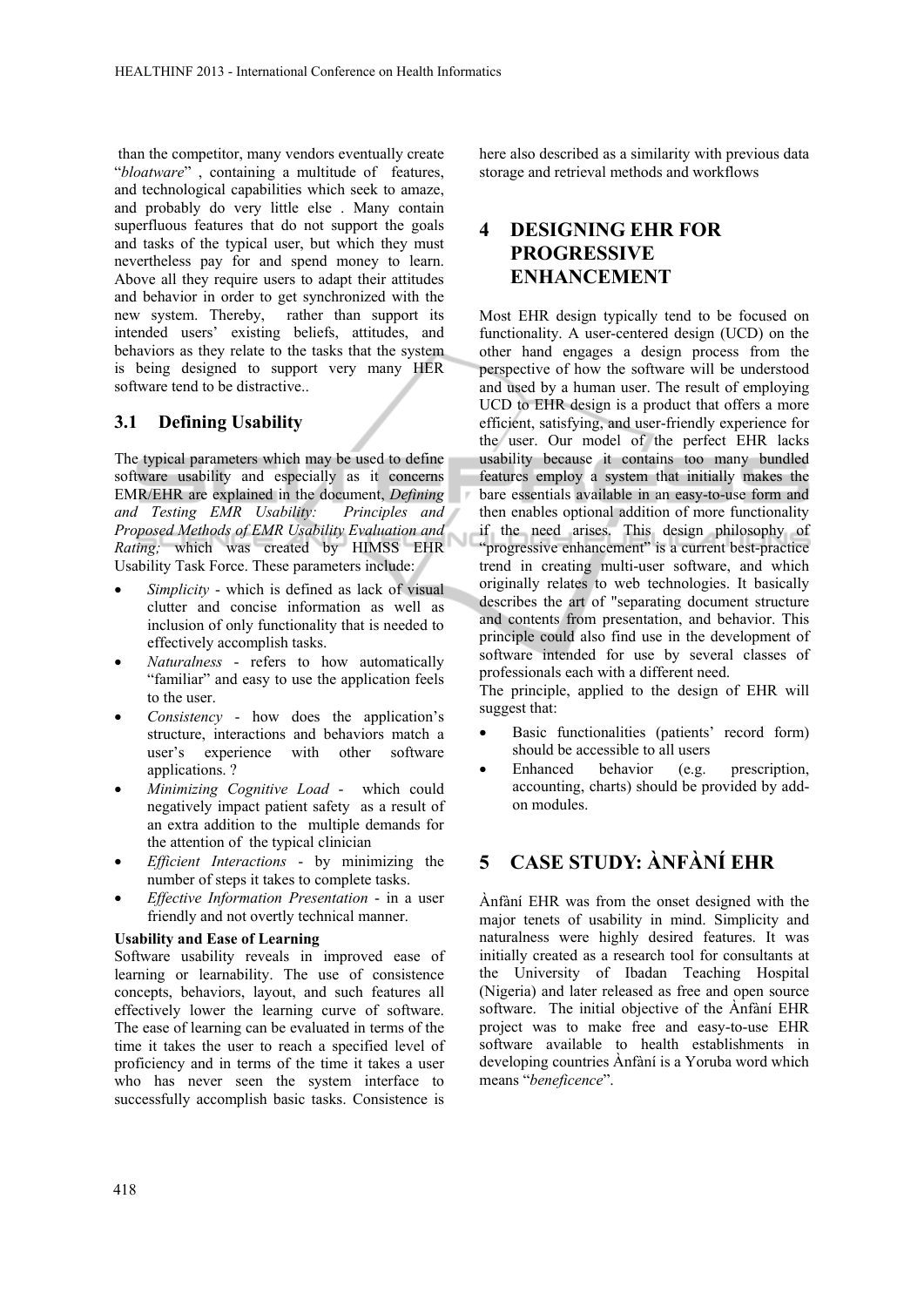#### **5.1 Architecture**

The basic backbone of the Ànfàní-EHR system is a Drupal framework. Drupal is a PHP development software which has over the years shown superior capabilities in the creation of web-based application. Ànfàní-EHR as well as other related add-on modules sits on top of this Drupal stack as a distribution of the original framework.



### **5.2 Platform**

The Ànfàní EHR was developed with PHP/AJAX and to run on a Linux server environment. Nevertheless, many users have successfully run it on a Windows PC by using emulation software such as WAMP or XAMPP to simulate the Linux server environment. The software may also be successfully run from a flash drive. Additionally, because the biggest promise of the Drupal base is its versatility as a web programming framework, Ànfàní-EHR naturally lends itself to cloud hosting

### **5.3 Features and Functionality**

Ànfàní-EHR is a database application consisting of patient record forms piggybacked on the Drupal framework. In summary Ànfàní EHR offers following basic features

- Editable electronic patients records forms
- File and image uploads (documents, image, audio, video)
- Internationalization Interface translation in English, French, Spanish, Portuguese, and Arabic.

This basic functionality may be progressively enhanced by adding more modules such as for accounting, drug prescription and several others as the need arises.

#### **5.4 Usability Assessment**

On the basis of the previously enumerated parameters for evaluation of usability, the following is a brief examination of how Anfani EHR measures up:

**Simplicity** - The basic demographic records, including of visits, condition, and associated media are entered and accessed from a single screen.

**Naturalness** - The record forms are intuitive and built in the way clinicians are already used to entering data on paper forms. With little technical knowledge the basic form can be edited to requirement of the health establishment.

 **Consistency** – User interfaces are intuitive and include search functions with a natural feel.

**Usability and Ease of Learning** - Most users achieve 90% proficiency within 2 hours.

| EDIT<br><b>VIEW</b>                                                  |                                                       |
|----------------------------------------------------------------------|-------------------------------------------------------|
| Olayiwola Ijimere                                                    |                                                       |
|                                                                      | <b>ED PRINT PAGE</b>                                  |
|                                                                      | <b>PUBLICATIONS</b>                                   |
| <b>HISTORY</b> O<br><b>EXAMINATION O</b><br>DEMOGRAPHICS 6<br>$\sim$ | INVESTIGATIONS O<br>TREATMENT O<br><b>APPOINTMENT</b> |
| <b>Hospital Number: 45678</b>                                        |                                                       |
| Sex: Male<br>Date of Birth: Thu, 05/06/1976                          |                                                       |
| Age: 24                                                              |                                                       |
| Address: Nw3/456 Abebi, Kontagora                                    |                                                       |
| Source of Refferal: GOPD, Dr.Ubuntu                                  |                                                       |
| Telephone: 803181113                                                 |                                                       |
| Email: ijimere@anfani.org<br>Religion: Ifa                           |                                                       |
| Next of Kin: Mr Edun Jimere                                          |                                                       |
| Presenting Complaints: Urethral Meatus not at the tip of penis       |                                                       |
|                                                                      | next                                                  |
| Add new comment                                                      |                                                       |
| <b>COMMENTS</b>                                                      |                                                       |
|                                                                      |                                                       |
| This patient should be                                               |                                                       |
| by administrator - 09/07/2012 - 19:44                                |                                                       |
| This patient should to be discharged                                 |                                                       |
|                                                                      | reply                                                 |

Figure 3: Typical patient record page.

#### **5.5 Road Map**

The focus ahead for Ànfàní EHR still remains to be able to achieve the functionalities of the "perfect" EHR, albeit in a different way- through a path of enabling progressive enhancement. The preferred method is to make more functionalities available as add-on modules for specific users rather than as unwanted features bundled in together.

**Connectivity** – The connectivity issue naturally arises with EHR due to difference in database structure across different software. Presently it is possible to run isolated instances of Ànfàní-EHR on widely distributed computers and have their database records uploaded to populate a larger database. This would be an inexpensive way to build national health records databases especially in developing countries. Alternatively the entire system can be naturally cloud hosted for real-time records